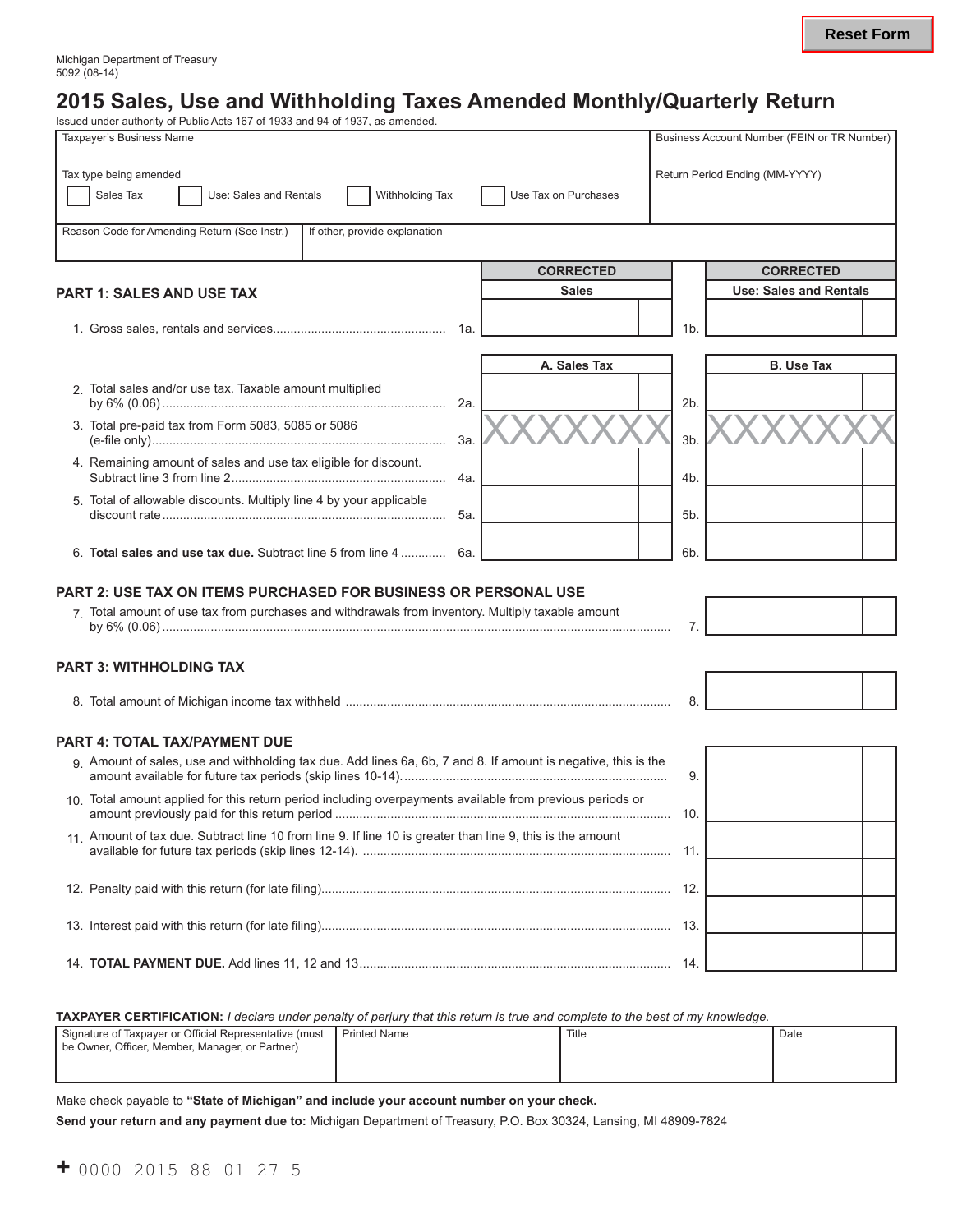## **Instructions for** *Sales, Use and Withholding Taxes Amended Monthly/Quarterly Return* **(Form 5092)**

**NOTE:** You must use Form 165 to amend tax years prior to 2015.

Form 5092 is used to amend monthly/quarterly periods in the current year. Complete the return with the corrected figures. Check the box for each tax type you are amending and provide the amended reason code located in the instructions. If the reason code is "Other," write an explanation for the amendment.

**IMPORTANT:** This is a return for Sales Tax, Use Tax, and/ or Withholding Tax. If the taxpayer inserts a zero on (or leaves blank) any line for reporting Sales Tax, Use Tax, or Withholding Tax, the taxpayer is certifying that no tax is owed for that tax type. If it is determined that tax is owed, the taxpayer will be liable for the deficiency as well as penalty and interest.

**Reason code for amending return:** Using the table below, select the two-digit code that best represents the reason for amending the return. Enter the code in the appropriate field in the taxpayer information at the top of page 1.

| 01             | Increasing tax liability                                  |
|----------------|-----------------------------------------------------------|
| 02             | Decreasing tax liability                                  |
| 0 <sub>3</sub> | Incorrect information/figures reported on original return |
| 04             | Original return was missing information/incomplete        |
| 0 <sub>5</sub> | Claiming previously unclaimed pre-paid sales tax          |
| 06             | Dispute an adjustment                                     |
| 07             | Tax Exempt                                                |
| 08             | Other                                                     |

## **PART 1: SALES AND USE TAX**

**Line 1a: Total gross sales for tax period being reported.** Enter the total of your Michigan sales of tangible personal property including cash, credit and installment transactions and any costs incurred before ownership of the property is transferred to the buyer (including shipping, handling, and delivery charges).

**Line 1b:** This line is used to report the following:

- • **Out-of-state retailers who do not have retail stores in Michigan:** Enter total sales of tangible personal property including cash, credit, and installment transactions.
- **• Lessors of tangible personal property:** Enter amount of total rental receipts.
- **• Persons providing accommodations:** This would include but not limited to hotel, motel, and vacation home rentals. This also includes assessments imposed under the Convention and Tourism Act, the Convention Facility Development Act, the Regional Tourism Marketing Act, the Community Convention or Tourism Marketing Act.

• **Telecommunications Services:** Enter gross income from telecommunications services.

**Line 2a: Total sales tax.** Negative figures are not allowed or valid.

Line 2b: Total use tax. Negative figures not allowed or valid.

**Line 5: Enter total allowable discounts.** Discounts apply only to 2/3 (0.6667) of the sales and/or use tax collected at the 6 percent tax rate. See below to calculate your discount based on filing frequency:

#### **Monthly Filer**

- If the tax is less than \$9, calculate the discount by multiplying the tax by 2/3 (.6667).
- Enter \$6 if tax is \$9 to \$1,200 and paid by the 12th, or \$9 to \$1,800 and paid by the 20th .
- If the tax is more than \$1,200 and paid by the 12th, calculate discount using this formula: (Tax x .6667 x .0075). The maximum discount is \$20,000 for the tax period.
- If the tax is more than \$1,800 and paid by the 20th, calculate discount using this formula: (Tax x  $.6667$  x  $.005$ ). The maximum discount is \$15,000 for the tax period.

#### **Quarterly Filer**

- If the tax is less than \$27, calculate the discount by multiplying the tax by 2/3 (.6667)
- Enter \$18 if tax is \$27 to \$3,600 and paid by the 12th, or \$27 to \$5,400 and paid by the 20th.
- If the tax is more than \$3,600 and paid by the 12th, calculate discount using this formula: (Tax x .6667 x .0075). The maximum discount is \$20,000 for the tax period.
- If the tax is more than \$5,400 and paid by the 20th, calculate discount using this formula: (Tax x  $.6667$  x  $.005$ ). The maximum discount is \$15,000 for the tax period.

#### **Accelerated Filer**

• If the tax is paid by the 20th, calculate discount using this formula: (Tax x .6667 x .005). No maximum discount applies.

#### **PART 2: USE TAX ON ITEMS PURCHASED FOR BUSINESS OR PERSONAL USE**

**Line 7:** To determine your use tax due from purchases and withdrawals, multiply the total amount of your inventory value by 6% (0.06) and enter here.

### **PART 3: WITHHOLDING TAX**

**Line 8:** Enter the total Michigan income tax withheld for the tax period.